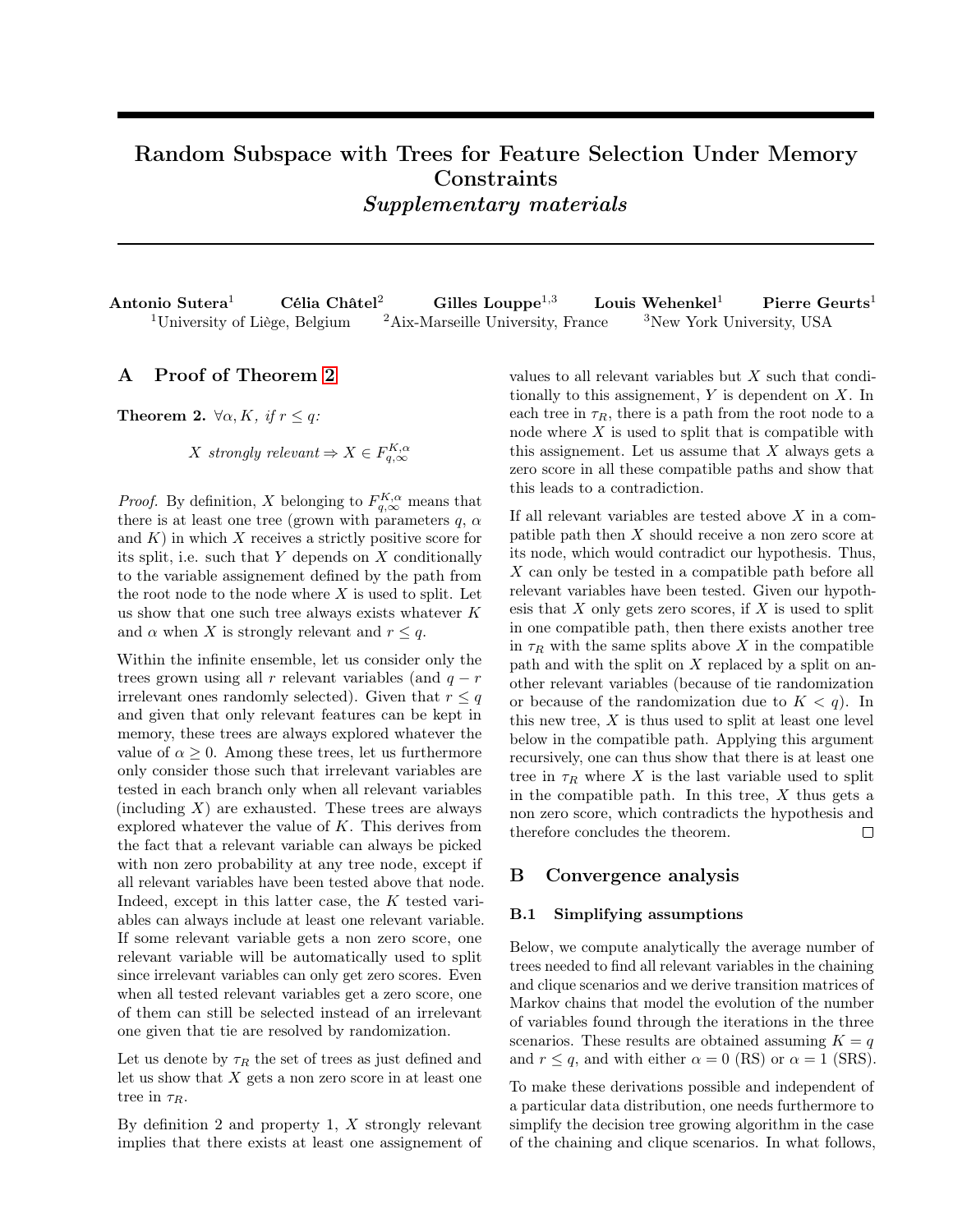trees are thus assumed to be grown such that a unique variable is selected at each tree level and this variable is selected at random among all variables X such that  $Y \not\perp X|B$  where B is the set of all variables tested at previous levels.

In the clique scenario, this assumption implies that only one variable of the clique will get a non-zero importance when all clique variables are selected at one iteration of RS/SRS (since only the last variable of the clique tested along a tree branch can get a non-zero score and this variable is the same in each branch given our tree growing assumption). This corresponds to a pessimistic scenario. Indeed, with standard unconstrained trees, several relevant variables could be found at one iteration given that the ordering of the variables, and thus the last variable of the clique tested, might differ from one tree branch to another. As a consequence, the tree growing assumption will lead to an overestimation of the number of trees needed to reach convergence. In the chaining scenario, the simplified tree growing algorithm implies that all relevant variables selected at one iteration of RS/SRS together with their minimal conditioning will get a non-zero importance. This corresponds this time to an optimistic scenario, as, with unconstrained trees, such variable might not be detected at one iteration depending on the exact data distribution. This will thus lead this time to an underestimation of the number of trees needed to reach convergence. Note however that, in both cases, these over/under-estimations will affect both RS and SRS in the same proportion and thus our assumption will not impact their relative performance.

Note that in the marginal-only scenario, given that all relevant variables are marginally and strongly relevant, they will always get a non-zero importance as soon as they are selected at one iteration. Our estimations below are thus not impacted by the simplification of the tree growing algorithm.

#### B.2 Average times

**Chaining.** Let us denote by  $T_{chain}^{RS}(i, p, q)$   $(1 \le i \le n)$ r) the average number of iterations needed to find the feature  $X_i$  of degree  $i-1$  and by  $T_{chain}^{SRS}(i, p, q)$ the average number of iterations needed to find the same feature with the SRS algorithm (that forces the selection of already found relevant variables). Given our assumptions above, each tree will be able to identify all relevant variables  $X$  it gets as soon as it gets also the relevant variables in its minimal conditioning. Note that  $T_{chain}^{RS/SRS}(i, p, q)$  can also be interpreted as the average time needed to find the first  $i$  relevant features, given that one can not find  $X_i$  without finding all features  $X_j$  with  $1 \leq j \leq i$ .  $T_{chain}^{RS/SRS}(r, p, q)$  also

represents the average number of iterations needed to find all relevant variables under the chain assumption.

**Theorem 4.** Under our assumptions, the  $T_{chain}^{RS}$  function can be computed as follows:

$$
T_{chain}^{RS}(i, p, q) = \prod_{l=0}^{i-1} \frac{p-l}{q-l}
$$
 (1)

*Proof.* Indeed,  $T_{chain}^{RS}(i, p, q)$  is the mean of a geometric distributed random variable with a probability of success defined as the probability of drawing the  $i - 1$ variables in  $X_i$ 's conditioning and  $X_i$  at the same time, which is given by:

$$
\frac{\binom{p-i}{q-i}}{\binom{p}{q}} = \prod_{l=0}^{i-1} \frac{q-l}{p-l}.\tag{2}
$$

<span id="page-1-0"></span>
$$
\qquad \qquad \Box
$$

,

Theorem 5. Under the same assumption,  $T_{chain}^{SRS}(i, p, q)$  can be computed as follows:

$$
T_{chain}^{SRS}(i, p, q) = \sum_{l=0}^{i-1} \frac{p-l}{q-l} - (i-1)
$$
 (3)

Proof. Let us show this by induction on i. The base case corresponds to  $i = 1$ . In this case, we have:

$$
T_{chain}^{SRS}(1, p, q) = T_{chain}^{RS}(1, p, q) = \frac{p}{q}
$$

which satisfies Eqn  $(3)$ . Let us assume that Eqn.  $(3)$ is satisfied for  $i < i'$  and let us show that it is satisfied for  $i = i'$ .  $T_{chain}^{SRS}(i', p, q)$  can be defined as follows:

<span id="page-1-1"></span>
$$
T_{chain}^{SRS}(i', p, q) = \frac{q}{p} T_{chain}^{SRS}(i'-1, p-1, q-1) +
$$

$$
(1 - \frac{q}{p})(1 + T_{chain}^{SRS}(i', p, q)).
$$
 (4)

One can indeed distinguish two cases:

- $X_1$  is selected at the first iteration (this happens with probability  $q/p$ : the average time needed to find feature  $X_{i'}$  of degree  $i'-1$  then becomes the time needed to find a feature of degree  $i'-2$  when one is allowed to draw  $q-1$  features among  $p-1$ , which is  $T_{chain}^{SRS}(i'-1, p-1, q-1)$
- $X_1$  is not selected at the first iteration (this happens with probability  $1 - q/p$ : in this case, the first iteration is useless and thus the number of iterations needed will be  $1 + T_{chain}^{SRS}(i', p, q)$ .

Eqn. [\(4\)](#page-1-1) can be used to compute  $T_{chain}^{SRS}$  recursively:

<span id="page-1-2"></span>
$$
T_{chain}^{SRS}(i', p, q) = T_{chain}^{SRS}(i'-1, p-1, q-1) + (\frac{p}{q}-1). (5)
$$

Deriving Eqn. [\(3\)](#page-1-0) from Eqn. [\(5\)](#page-1-2) is then straightforward, which concludes the proof by induction. $\Box$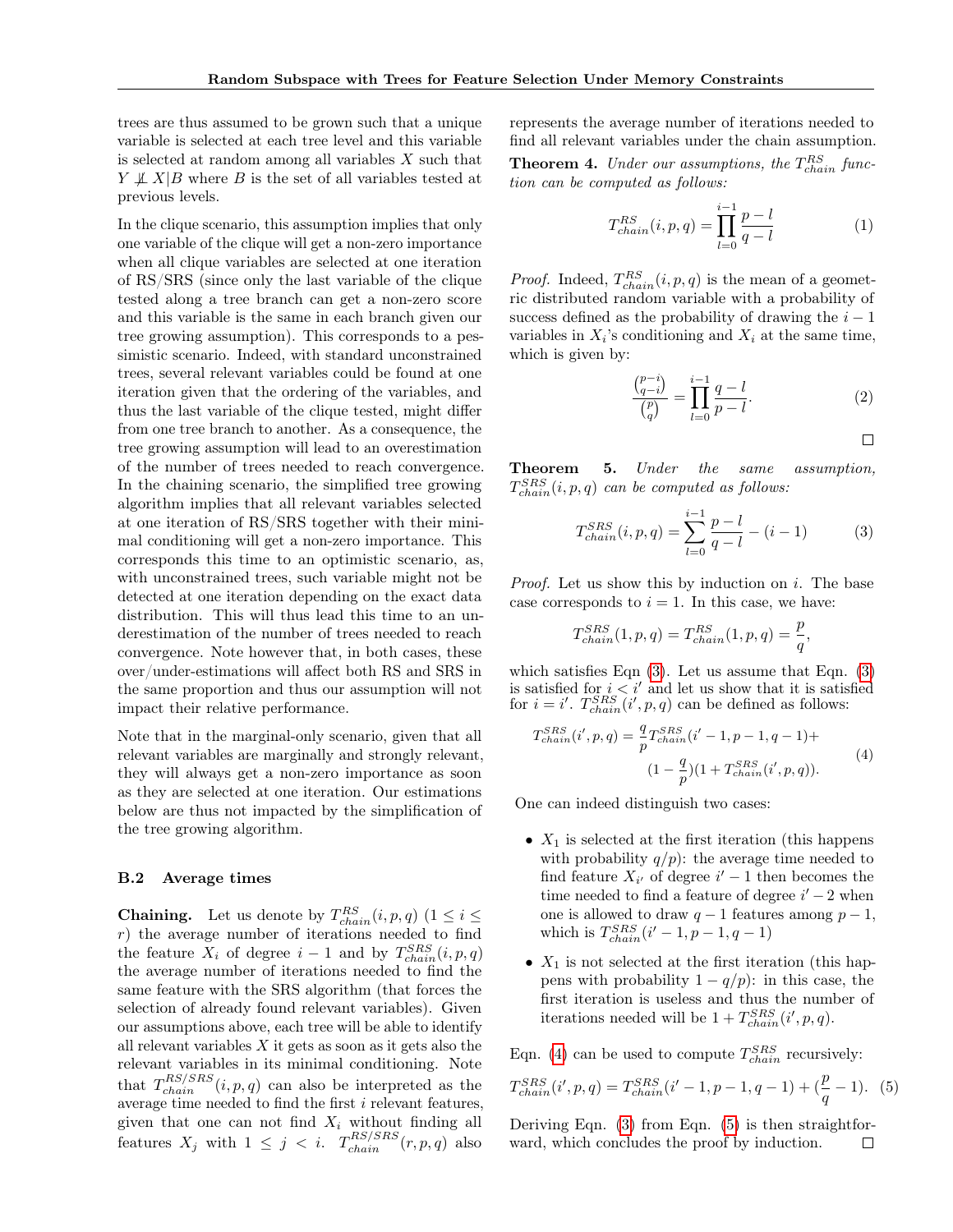Eqn. [\(3\)](#page-1-0) shows that the average time needed to find the i first features is equal to the sum of the time needed to find all features individually minus the number of features. This last term takes into account the fact that by chance, one might find several features at once.

**Clique.** Let us denote by  $T_{cl}^{RS}(i, p, q)$  and  $T_{cl}^{SRS}(i, p, q)$ , the average time needed to find i features (among  $r$ ) from the clique respectively with the RS and the SRS algorithm. Given our assumptions above, when the tree growing algorithm is given all r relevant features, it will be able to identify one (and only one) feature from the clique at random. If it has already found  $i$  features from the clique, the chance to get a new one, when all  $r$  features are selected among the q ones, will thus be  $(r - i)/r$ , i.e., the probability to test one of the  $r - i$  not yet found features after all other r features from the clique.

#### <span id="page-2-0"></span>Theorem 6.

$$
T_{cl}^{RS}(i, p, q) = \left(\prod_{l=0}^{r-1} \frac{p-l}{q-l}\right) \cdot \left(\sum_{l=0}^{i-1} \frac{r}{r-l}\right) \tag{6}
$$

Proof. The first factor in Eqn.[\(6\)](#page-2-0) is the inverse of the probability of selecting all r relevant features at once. Each term of the sum in the second factor corresponds to the inverse of the probability of testing a new relevant variables, not yet found, at the bottom of the tree. As discussed above, this probability is  $\frac{r-l}{r}$  when we have already found  $l$  features from the clique.

Theorem 7.

$$
T_{cl}^{SRS}(i, p, q) = \sum_{l=0}^{i-1} \frac{r}{r-l} \prod_{m=l}^{r-1} \frac{p-m}{q-m}
$$
(7)

Proof. Each term of the sum represents the average time needed to find a new clique feature given that we have already found  $l$  features. This time is equal to one over the probability of finding a new feature when we have already found  $l$  of them. This latter is the probability of selecting among q the  $r - l$  missing relevant features (i.e.,  $\prod_{m=1}^{r} \frac{q-m}{p-m}$ ) times the probability of testing one of the missing relevant features at the bottom of the tree (i.e.,  $(r - l)/r$ ).

When  $i = 1$ ,  $T_{cl}^{SRS}(1, p, q) = T_{cl}^{RS}(1, p, q)$ . Intuitively, it indeed takes the same time for the RS and the SRS algorithms to find the first relevant features. When  $i$ increases however, the SRS algorithm becomes faster and faster than the RS algorithm. Indeed, the RS algorithm always needs to find all  $r$  clique features, while the SRS one only needs to find the  $r - i$  missing relevant features.

### B.3 Markov chain interpretation

Let us denote by  $N_t^{X,Y}$  the number of variables found for t iterations, with  $X = c$ ,  $X = g$ , and  $X = m$  respectively for the chain hypothesis, the clique hypothesis and the marginal only hypothesis (as defined in the first section of this document) and  $Y = n$  and  $Y = s$ respectively for the RS and SRS algorithms. All these random variables follow order 1 Markov chains. The transition probabilities are provided below for each chain (without proof), under the assumptions given in Section [B.1.](#page-0-1)

#### Chain hypothesis.

$$
P(N_t^{c,n} = l_1 | N_t^{c,n} = l_2) = \begin{cases} 0 & \text{if } l_1 < l_2\\ \frac{\binom{p-r}{q-l_1}}{\binom{p}{q}} & \text{if } l_1 > l_2\\ 1 - \sum_{i=l_2+1}^r \frac{\binom{p-r}{q-i}}{\binom{p}{q}} & \text{if } l_1 = l_2 \end{cases}
$$
\n
$$
(8)
$$

$$
P(N_t^{c,s} = l_1 | N_t^{c,s} = l_2) = \begin{cases} 0 & \text{if } l_1 < l_2\\ \frac{\binom{p-r}{q-l_1}}{\binom{p-l_2}{q-l_2}} & \text{if } l_1 > l_2\\ 1 - \sum_{i=l_2+1}^r \frac{\binom{p-r}{q-i}}{\binom{p-l_2}{q-l_2}} & \text{if } l_1 = l_2 \end{cases}
$$
(9)

Clique hypothesis.

$$
P(N_t^{g,n} = l_1 | N_t^{g,n} = l_2) = \begin{cases} 0 & \text{if } l_1 < l_2 \\ 1 - \frac{\binom{p-r}{q-r}}{\binom{p}{q}} \frac{r-l_2}{r} & \text{if } l_1 = l_2 \\ \frac{\binom{p-r}{q-r}}{\binom{p}{q}} \frac{r-l_2}{r} & \text{if } l_1 = l_2 + 1 \\ 0 & \text{if } l_1 > l_2 + 1 \end{cases}
$$
(10)

$$
P(N_t^{g,s} = l_1 | N_t^{g,s} = l_2) = \begin{cases} 0 & \text{if } l_1 < l_2\\ 1 - \frac{\binom{p-r}{q-r_2}}{\binom{p-l_2}{q-l_2}} \frac{r-l_2}{r} & \text{if } l_1 = l_2\\ \frac{\binom{p-r}{q-l_2}}{\binom{p-l_2}{q-l_2}} \frac{r-l_2}{r} & \text{if } l_1 = l_2 + 1\\ 0 & \text{if } l_1 > l_2 + 1 \end{cases}
$$
(11)

Marginal only hypothesis.

$$
P(N_t^{m,n} = l_1 | N_t^{m,n} = l_2) = \begin{cases} 0 & \text{if } l_1 < l_2 \\ \frac{\binom{r-l_2}{l_1-l_2}\binom{p-r+l_2}{q-l_1+l_2}}{\binom{p}{q}} & \text{if } l_1 > l_2 \\ \frac{\binom{p-r+l_2}{q}}{\binom{p}{q}} & \text{if } l_1 = l_2 \\ \frac{\binom{p-r+l_2}{q}}{\binom{p}{q}} & \text{if } l_1 = l_2 \end{cases}
$$
(12)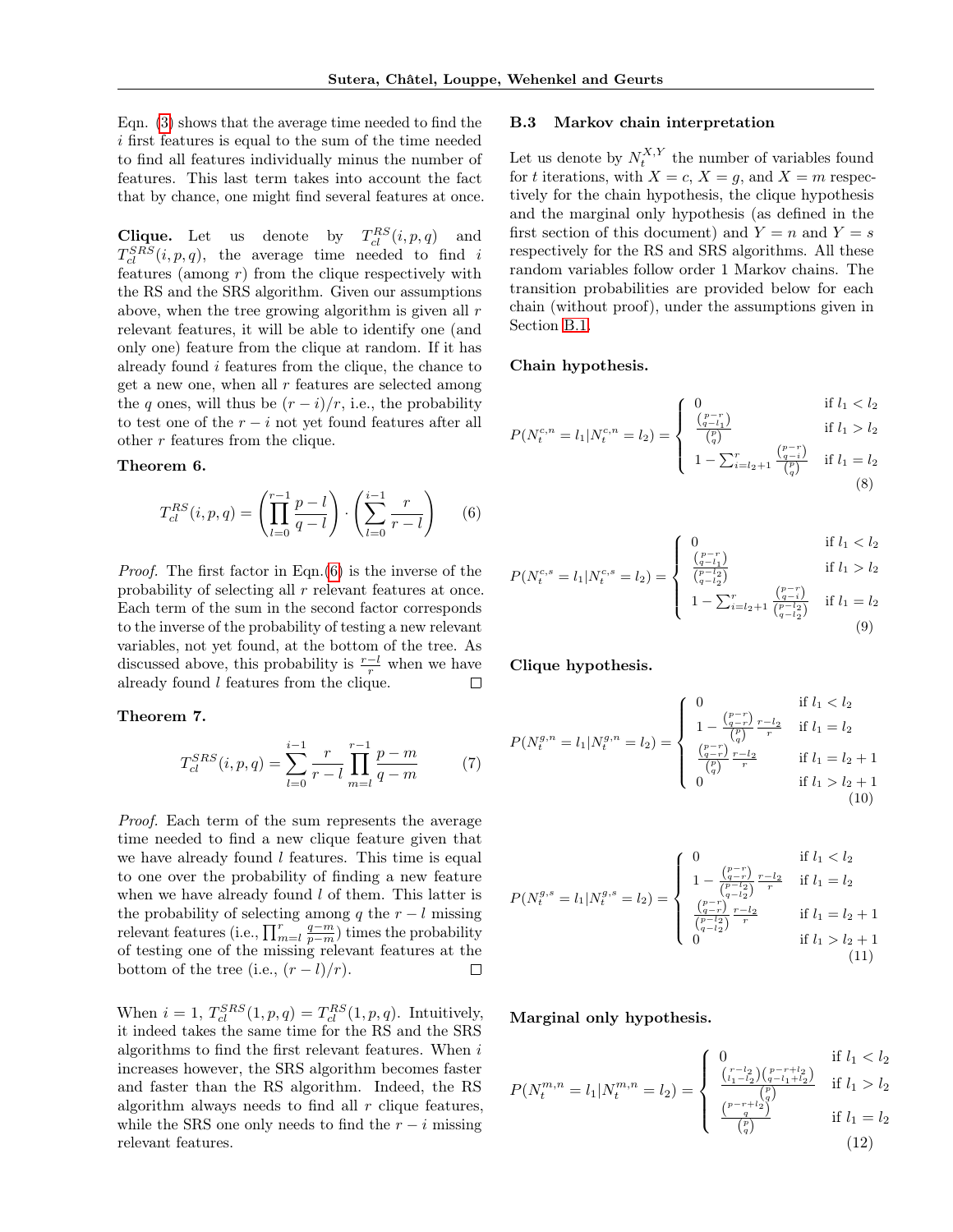$$
P(N_t^{m,s} = l_1 | N_t^{m,s} = l_2) = \begin{cases} 0 & \text{if } l_1 < l_2\\ \frac{\binom{r-l_2}{l_1-l_2} \binom{p-r}{q-l_1}}{\binom{p-l_2}{q-l_2}} & \text{if } l_1 > l_2\\ \frac{\binom{p}{r-l_2}}{\binom{p-l_2}{q-l_2}} & \text{if } l_1 = l_2 \end{cases}
$$
(13)

## C Details for Section [5](#page-0-2)

In this section, we give more details about our practical implementation of SRS and performed experiments.

## C.1 On the use of a random probe to distinguish relevant features from irrelevant features.

As explained in Section [5,](#page-0-2) we add an artificial irrelevant feature in data as a random probe. By comparison with that probe of importances scores, one can distinguish relevant features (better than the probe) from irrelevant features. Through iterations, we can compute a p-value score which is the percentage of times a variable has been better than the probe. If the p-value is above a given threshold  $\beta$  then the feature is likely relevant. Moreover, a variable has to be sampled more than L times in  $Q$  sets to insure that the *p*-value is reliable. Then at each iteration, the variables that satisfy the two criteria are added to F. In the following experiments, we choose arbitrarily  $L = 10$  and  $\beta = 95\%$ .

### C.2 On the datasets and on the protocol

We evaluate the accuracy of all these methods on a list of both artificial and real classifications problems (all but madelon are real data) described in Table [1](#page-3-0) and publicly available in the UCI machine learning repository [Lichman](#page-4-0) [\[2013\]](#page-4-0). For each dataset, we separate it into two random partitions of the same size (i.e., the same number of samples) to have a training set and a test set. There is no optimization of the parameters. For all datasets, the procedure was repeated 50 times, using the same random partitions between all methods. Following results are averages over those 50 runs.

#### C.3 Detailed results

Table [2](#page-4-1) is average accuracy scores obtained on all datasets for each method for some parameters. We consider different sizes of memory (i.e., parameter  $q$ ) and different value for the parameter  $\alpha$  for the SRS algorithm. This allows to consider every behaviour of the SRS algorithm : without memory  $(\alpha = 0)$  which is equivalent to the Random Subspace method, with a full memory ( $\alpha = 1$ ) and a non-full memory ( $\alpha = 0.5$ ).

<span id="page-3-0"></span>

| Dataset<br>samples<br>100<br>10000<br>arcene<br>24496<br>295<br>$^{\rm break2}$<br>16033<br>132<br>cina0<br>7797<br>617<br>isolet<br>2000<br>500<br>madelon<br>1024<br>500<br>marti0<br>500<br>999<br>reged0<br>1567<br>591<br>secom<br>70000<br>784<br>mnist |  |          |
|---------------------------------------------------------------------------------------------------------------------------------------------------------------------------------------------------------------------------------------------------------------|--|----------|
|                                                                                                                                                                                                                                                               |  | features |
|                                                                                                                                                                                                                                                               |  |          |
|                                                                                                                                                                                                                                                               |  |          |
|                                                                                                                                                                                                                                                               |  |          |
|                                                                                                                                                                                                                                                               |  |          |
|                                                                                                                                                                                                                                                               |  |          |
|                                                                                                                                                                                                                                                               |  |          |
|                                                                                                                                                                                                                                                               |  |          |
|                                                                                                                                                                                                                                                               |  |          |
|                                                                                                                                                                                                                                                               |  |          |
| 13966<br>mnist3v8<br>784                                                                                                                                                                                                                                      |  |          |
| 13782<br>784<br>mnist4v9                                                                                                                                                                                                                                      |  |          |
| 12678<br>4932<br>sido0                                                                                                                                                                                                                                        |  |          |
| 927<br>13375<br>tis                                                                                                                                                                                                                                           |  |          |

Table 1: Dataset specifications

For both methods (RS and SRS), a single extra-tree is build at each iteration. The randomization parameter of the extra-tree is set to its maximal value (ie., all features). For the tree-based ensemble methods, we consider different values for the randomization parameter. This parameter reduces the ability to consider the whole dataset in once and in that it relates in a way to the size of the memory of SRS. We choose for that parameter values of 0.01, 0.1 and 1 corresponding to considering respectively 1%, 10%, 100% of all features at each node.